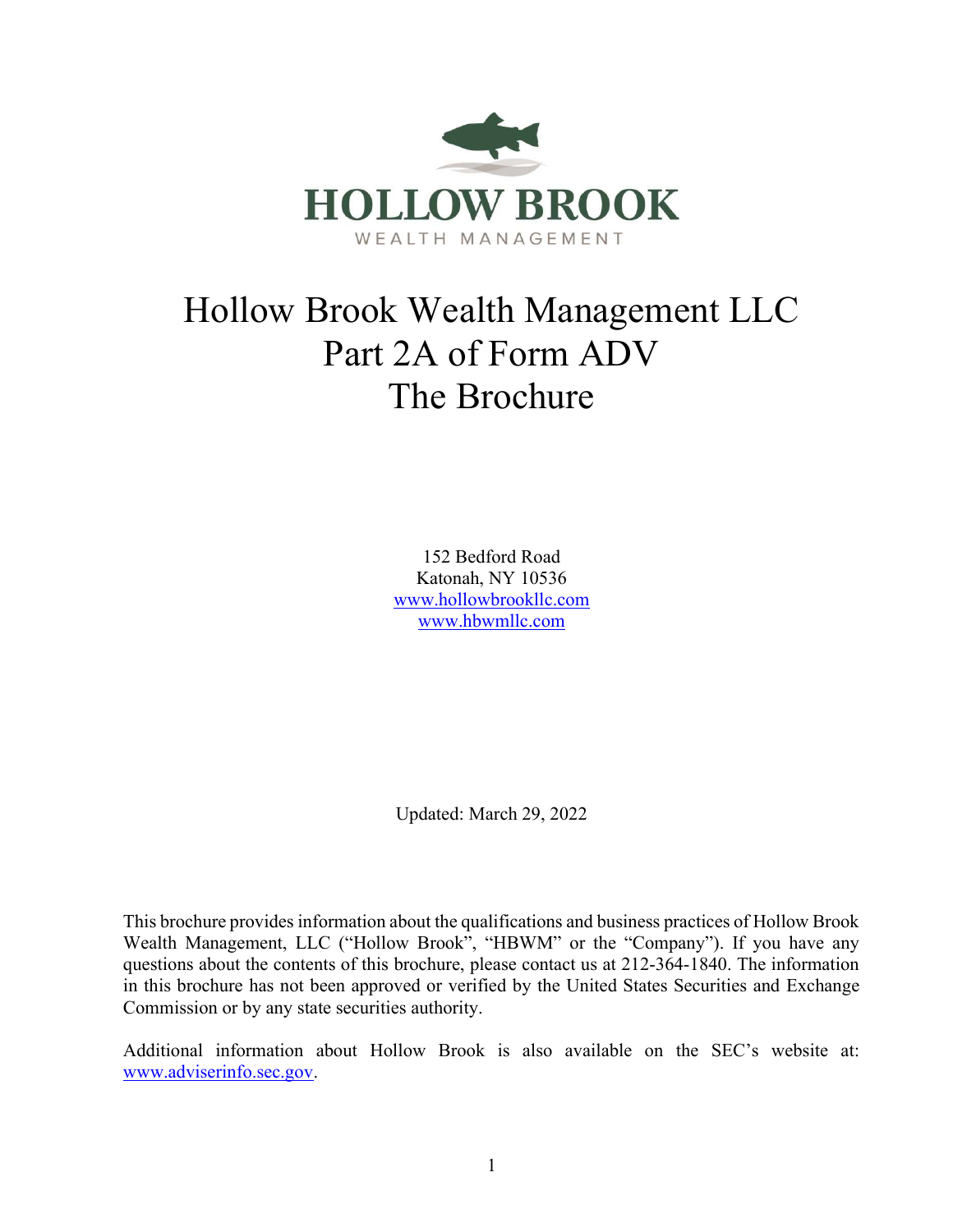# Summary of Material Changes

There have been no material changes since the last annual update of this brochure.

# Table of Contents

| Code of Ethics, Participation or Interest in Client Transactions and Personal Trading |  |
|---------------------------------------------------------------------------------------|--|
|                                                                                       |  |
|                                                                                       |  |
|                                                                                       |  |
|                                                                                       |  |
|                                                                                       |  |
|                                                                                       |  |
|                                                                                       |  |

# Advisory Business

Hollow Brook Wealth Management ("Hollow Brook") provides comprehensive wealth management services to individuals, families, and institutions including private foundations and family entities. Hollow Brook also provides certain clients with consulting services in financial reporting, bill pay, philanthropy, as well as assistance with financial planning, taxes, legal, and accounting.

Hollow Brook is an independent employee-owned integrated wealth management organization that invests client capital in publicly-traded securities, including equities, fixed income securities and equity type investments that provide exposure to commodities, as well as private fund interests (including with outside third-party independent managers), and in one-off special situation investments. The allocation of client assets among such investment classes will vary depending on the client's needs, risk tolerance, and personal circumstances. For larger clients with complex financial situations, Hollow Brook will document and track investment policy requirements.

Although Hollow Brook considers itself as providing one integrated service, the ways in which Hollow Brook provides this service vary depending on specific client needs and the investment class in question.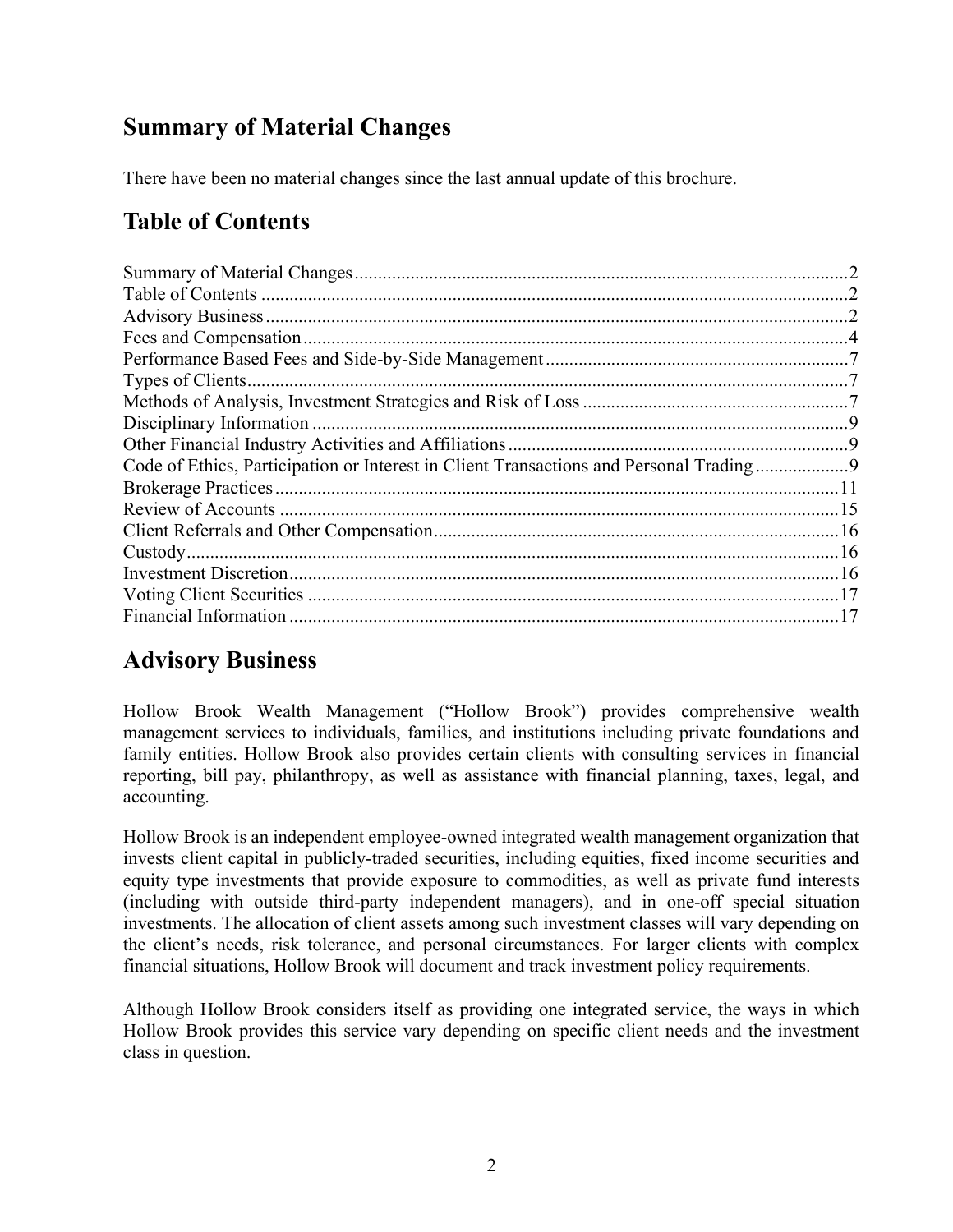Investments in publicly-traded securities that are managed internally by Hollow Brook are typically made on a discretionary basis. These assets are managed in a long-only style. Hollow Brook utilizes a top down macro approach coupled with a research-driven bottom up security selection process. These parts of clients' portfolios generally have similar "best ideas" holdings and weightings and typically consist of 20 to 40 positions. Hollow Brook offers clients a range of choices among portfolio strategies in relation to discretionary long-only accounts. These choices include a standard policy portfolio of best ideas as well as a specific mandate of aggressive, moderate, balanced or an income oriented approach. In some cases, clients may impose reasonable mandates or restrictions on this part of their account; for example, some Hollow Brook clients may have a customized portfolio. For example, a given client may have a specific income objective or sector specific focus (i.e. dividends, interest, energy, etc.), therefore these clients may hold more income-paying investments or narrower sector weightings than other Hollow Brook clients that allocate assets to our various strategies.

Investments in private funds and one-off special situation investments are typically made on a nondiscretionary basis. Hollow Brook's responsibility for making such investment recommendations is ongoing and the firm typically assumes responsibility for all aspects of effecting our recommendations (including due diligence) with the exception of executing investment documents and finalizing investment funding.

Recommending the allocation of assets to third-party managers is similar to recommending private funds, but because it does not involve recommending securities or investments we do not typically count assets allocated to this investment class as part of our regulatory assets under management.

#### Additional information with respect to Hollow Brook's advisory services is located below in the Methods of Analysis, Investment Strategies, and Risk of Loss section.

The aggregate regulatory assets managed by Hollow Brook as of December 31, 2021 were \$898,500,000. This figure reflects \$292,500,000 in discretionary and \$606,000,000 in nondiscretionary regulatory assets under management. Total assets including assets allocated to third party managers were \$1,029,200,000. For certain clients, Hollow Brook provides reporting services which may include personal property, outside investments, and other real assets (e.g., gold, silver, etc.), these are not included in our regulatory assets under management or our total assets.

Hollow Brook provides its clients with a broad range of ancillary and additional services.

These services may be provided individually or in combination with Hollow Brook's investment advisory services for additional fees as agreed upon with a client:

- Record keeping and reporting;
- Income tax planning assistance;
- Financial education for family members;
- Family decision making process;
- Assistance with Philanthropic goals
- Assistance with Estate planning;
- Multigenerational wealth planning;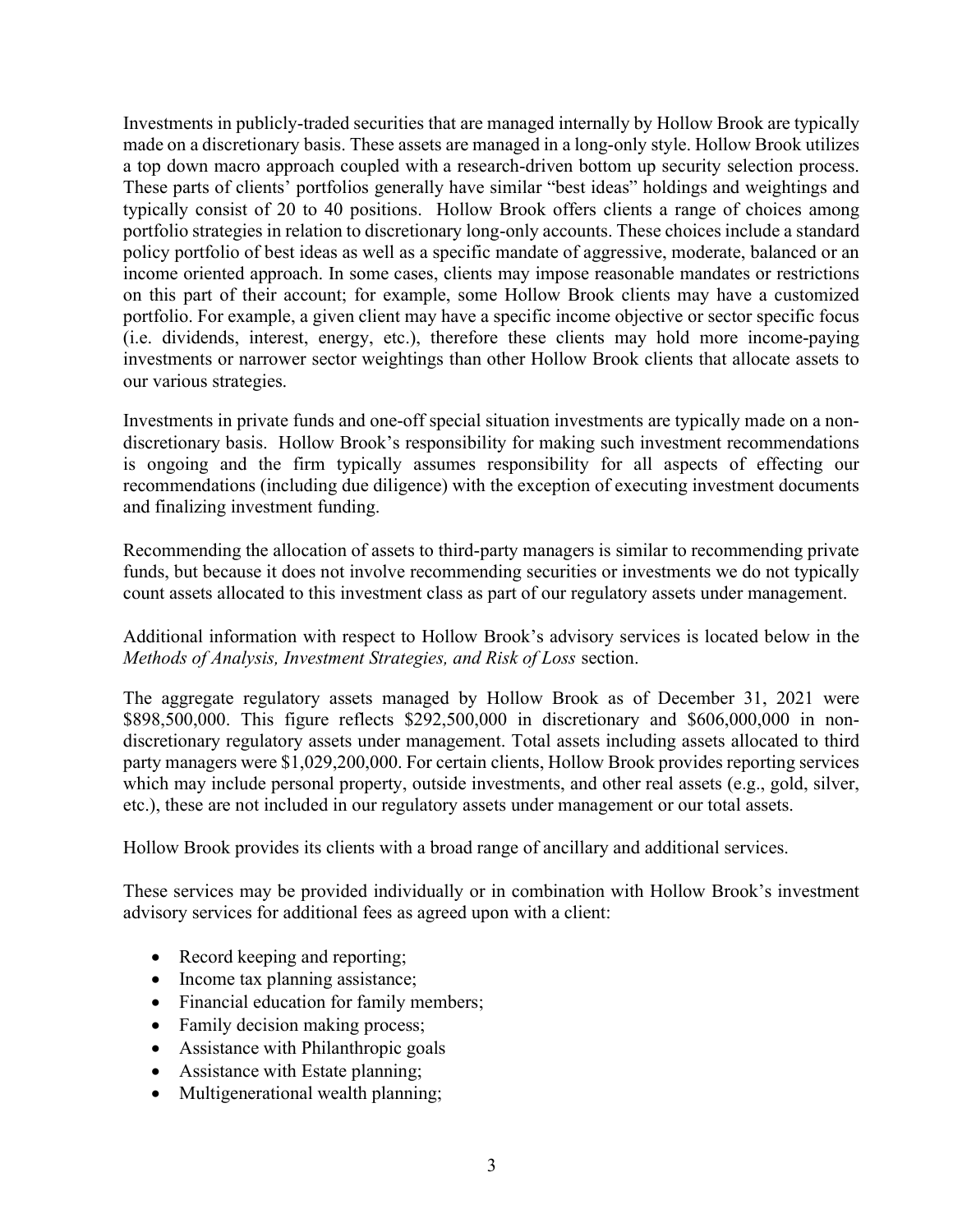- Coordination of outside professionals
- Insurance analysis;
- Trustee administration services
- Business succession planning
- Family office accounting services

In performing these consulting services, Hollow Brook will not be required to verify any information received from the client or from the client's other professionals (e.g., attorney, accountant, etc.) and is expressly authorized to rely on such information provided by the client. Hollow Brook may recommend the services of other professionals to implement its recommendations. The client is under no obligation to act upon any of the recommendations made by Hollow Brook.

Hollow Brook has been in business as a registered investment adviser since January 2008. Philip Ernst Richter and Alan Lee Bazaar are the principal owners of Hollow Brook.

# Fees and Compensation

Although Hollow Brook considers itself as providing one integrated service, the ways in which Hollow Brook is compensated for this service vary depending on the investment class in question.

### Investments in Publicly-traded Securities

For assets that are managed internally by Hollow Brook and allocated to this investment class, clients generally compensate Hollow Brook based on a percentage of the applicable assets under management as set forth in their investment advisory agreements. For most clients this percentage typically ranges from 0.75 to 1.75% of assets under management. Fees are negotiable in the discretion of Hollow Brook, taking into account such factors as Hollow Brook deems appropriate including (without limitation) the types of assets under management, the size of the account, the historical or projected nature of the trading for the account, and the extent of supplemental services to be provided to the account.

Irrespective of the fee terms agreed upon with a client, the client will continue to pay brokerage commissions for transactions effected on its behalf. Hollow Brook may waive fees for accounts of employees' family members.

The fees of Hollow Brook are typically determined and paid on a calendar quarterly basis in arrears as follows: the fee for a particular calendar quarter shall be equal to the product of: (A) the average total market value of the assets under Hollow Brook's management (including cash and cash equivalents) determined as of the last business day of each month in such calendar quarter (but, with respect to each such month, without giving effect to any withdrawal from the account as of the end of the month); (B) multiplied by one quarter  $(\frac{1}{4})$  of the annual rate set forth in the client's investment advisory agreement; provided, that if the investment advisory agreement is in effect for only part of a calendar quarter, then the fee rate for the partial quarter shall be equal to the product of the annual rate multiplied by a fraction, the numerator of which is the number of days in such partial quarter and the denominator of which is 365. The fee with respect to any calendar quarter shall be deducted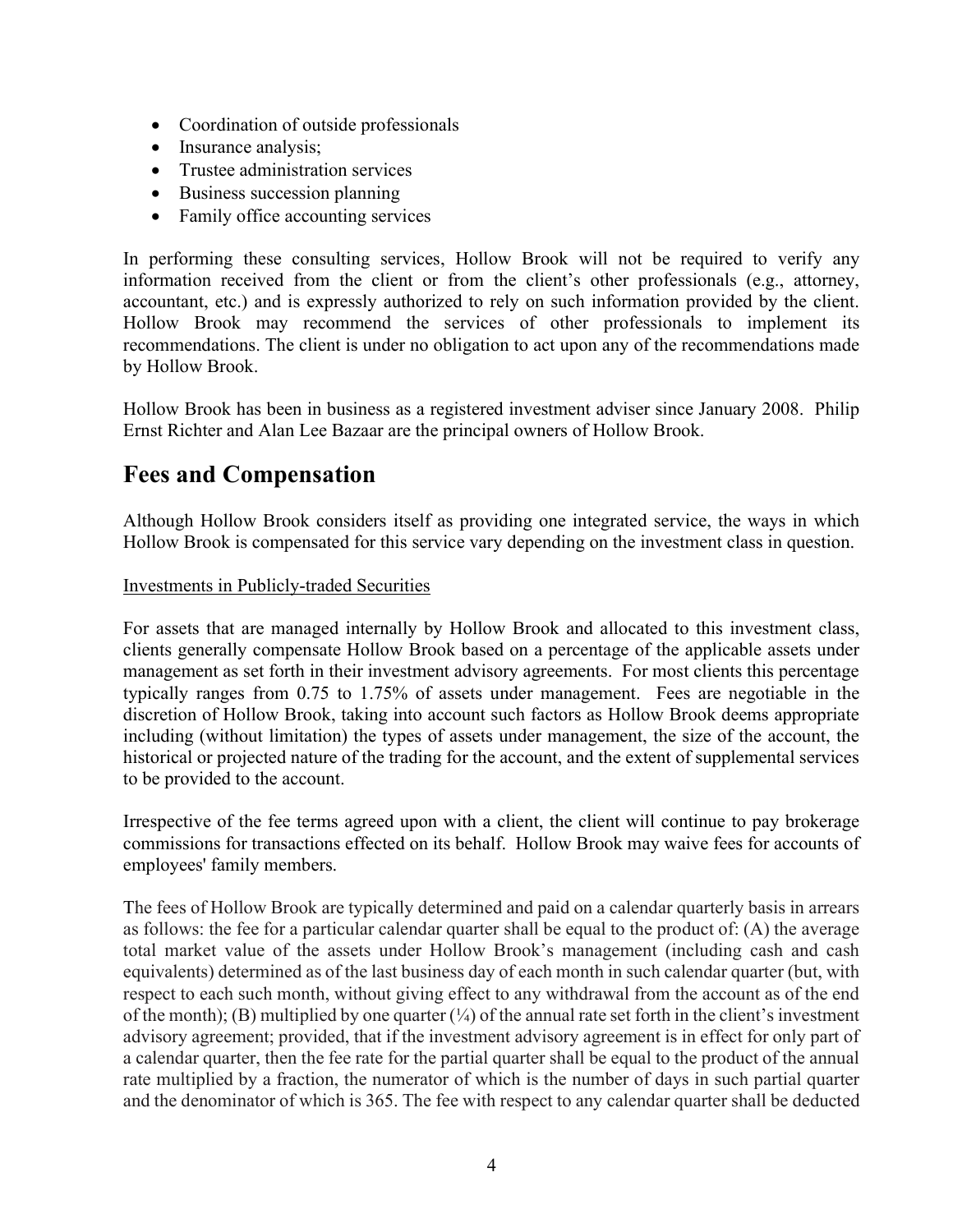from the account and paid to Hollow Brook as of the first business day of the next succeeding quarter. Hollow Brook reserves the right to agree to different fee calculation methods with different clients.

Fees charged for most clients are deducted from the client's account. Some Hollow Brook clients pay fees via check or wire. Clients may select either method.

If a client has more than one account under management or if several members of the same family are clients, Hollow Brook reserves the right to aggregate accounts for purposes of calculating their fees, when applicable. In such cases, Hollow Brook will generally: (i) use the sum of the market values of such accounts for each month in a calendar quarter for purposes of determining the applicable fee rate(s); and (ii) pro rate the calculated fee for a calendar quarter among such accounts based on relative account size (which shall, for each account, be based on the sum of the month-end value of the account for each month in the applicable calendar quarter). Where such aggregation occurs and, as a result, multiple annual fee rates are applicable, Hollow Brook will endeavor to apply such rates to each aggregated account on a pro rata basis based on relative account size. Whether or not a Client has multiple family accounts shall be determined by Hollow Brook in its sole discretion.

In addition to Hollow Brook's investment management fees, clients will incur trading costs and custodial fees (please refer to the *Brokerage Practices* section for more information). Where clients have so directed, Hollow Brook will primarily utilize Pershing Advisor Solutions ("Pershing") to execute transactions at a standard commission rate of \$.02 per share subject to a minimum commission charge of \$7.50 per transaction (transactions in securities priced under \$3 a share are charged a commission rate of \$0.005 per share). Hollow Brook may receive soft dollar credits of \$.01 per share from such commissions. Hollow Brook will be entitled to be reimbursed by Clients for reasonable out-of-pocket expenses incurred by it (including, without limitation, legal fees and other expenses pertaining to investment diligence) in connection with its provision of services with respect to the client account. If any such expenses are incurred in connection with multiple client accounts of Hollow Brook, then Hollow Brook will be entitled to be reimbursed by Client for a pro rata portion of such expenses (based on the assets of such client accounts). With respect to such reimbursable expenses, Hollow Brook will periodically forward to Client and Custodian a statement itemizing the expenses for which Hollow Brook seeks reimbursement, along with related receipts or other documentary evidence. Payment for such expenses will be due and payable within ten (10) days after the date that the itemized statement and related documentation is delivered to the Custodian. While most clients that make investments benefitting from such diligence will contribute to the cost of the same, it is possible (and on occasion it has happened) that other (often newer) clients will make investments after such reimbursement has taken place and will effectively receive the benefit of such diligence for free. While Hollow Brook will take steps to reduce the likelihood of this occurring, in some cases it may be unavoidable.

Hollow Brook may invest a portion of clients' assets in registered investment companies or structured products, including, but not limited to, mutual funds, exchange-traded funds, exchangetraded notes and closed-end funds. Investment advisory fees paid to Hollow Brook are separate and distinct from the fees and expenses charged by third-party managers and/or funds. Advisers to registered investment companies and structured products charge a management fee, and the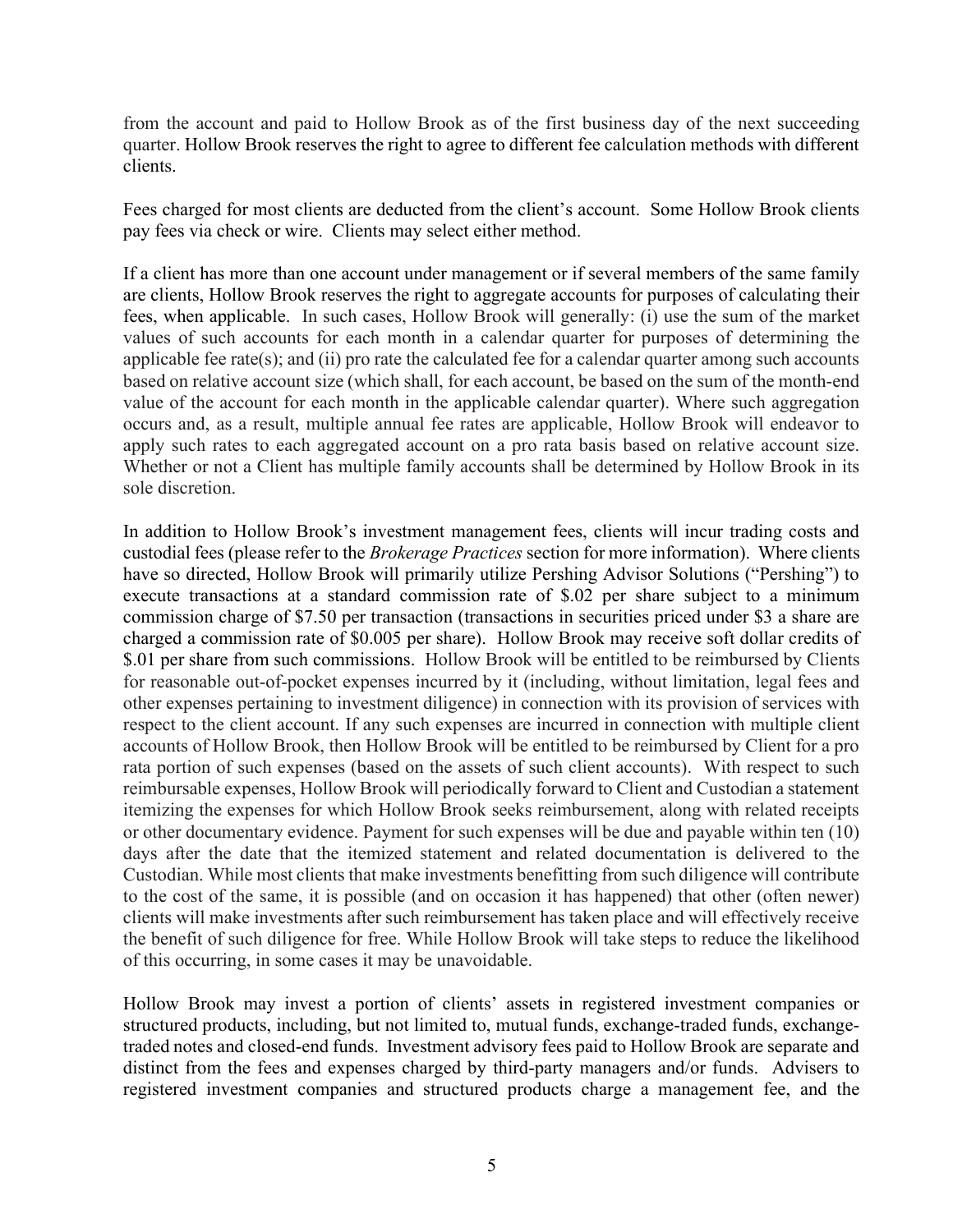funds/products pay fees and expenses (described in a fund prospectus) that are in addition to Hollow Brook's management fee.

In response to adverse or unusual market, economic, political, or other conditions as determined by the advisor, Hollow Brook may adjust asset allocation positioning and take temporary defensive positions (e.g. cash) for clients. At these times, clients must be aware that there are less expensive alternatives available for cash management.

#### Investments in Private Funds and with Third-Party Managers

For assets allocated to these investment classes, Hollow Brook generally charges a flat fee ranging from 75 to 115 basis points of the total assets allocated to these investment classes. These fees are negotiable in the discretion of Hollow Brook. Fees paid to Hollow Brook for assets allocated to these investment classes are separate and distinct from the fees and expenses charged by private fund managers and/or third-party managers to the client. For these clients, fees are assessed quarterly in advance or arrears and billed directly to the client.

Certain clients engage Hollow Brook to both invest assets directly in equities and to recommend private funds/third-party managers. For such clients, Hollow Brook may either charge separate investment management fees for each respective investment class or it may agree to charge a combined flat fee of the combined assets. Such alternate fee arrangements are negotiable in the discretion of Hollow Brook.

#### Investments in One-off Special Situation Investments

For assets allocated to this investment class, Hollow Brook generally charges an incentive fee when the investment is exited. In some instances, Hollow Brook may also charge a flat basis point fee of the total assets allocated to this investment class or a flat administrative services fee. All fees are designated by Hollow Brook or negotiated (prior to investment) on a case by case basis for each investment opportunity. Fees paid to Hollow Brook for assets allocated to these investment classes are separate and distinct from the fees and expenses charged by any underlying sponsors to the investments in question. Administrative fees are charged for the facilitation of these investments and are assessed (on a frequency agreed on with the client) in advance or arrears and are billed directly to the client. In general, incentive fees are only charged upon realization of the investment.

#### Fees Upon Termination

Each client enters into an investment advisory agreement that continues in force and effect until either the client or Hollow Brook gives written notice to the other party of its intention to cancel it, in which event the contract shall terminate on such date as is specified by the terminating party. When either party terminates the relationship, fees are prorated from the beginning of the quarter through the specified termination date; and, in such event, if the client paid fees in advance, any prepaid unearned fees will be refunded to the client.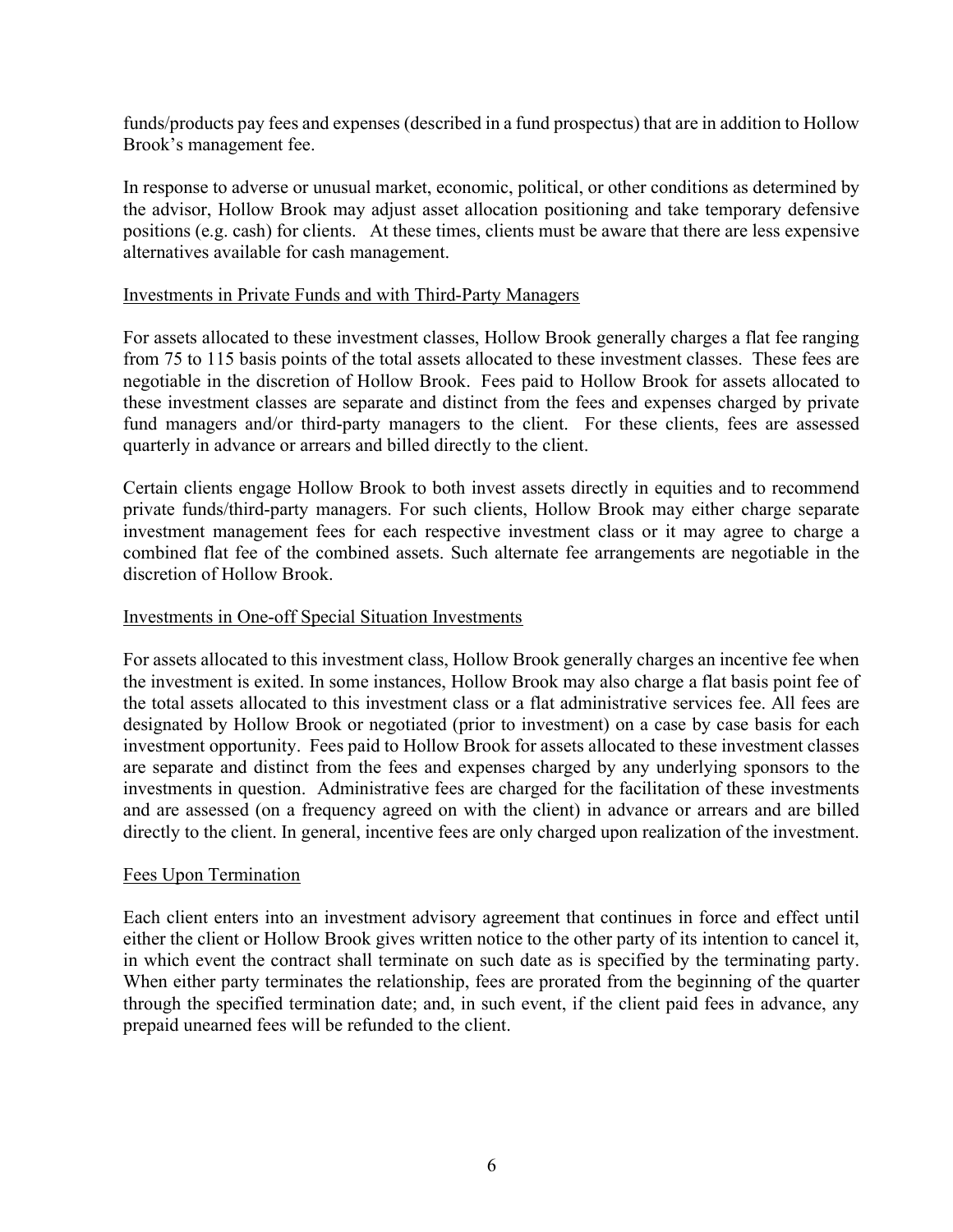### Performance Based Fees and Side-by-Side Management

Hollow Brook only charges performance-based fees on investments in one-off special situation investments. Although Hollow Brook manages accounts for which it charges a performance fee and accounts for which it does not, Hollow Brook does not believe that this presents any conflicts of interest. Hollow Brook only charges these fees on those parts of accounts that invest in one-off special situation investments.

# Types of Clients

Hollow Brook's clients include foundations, institutions, trusts, individuals, and family offices.

Hollow Brook generally requires a minimum of \$1 million in assets for new client relationships. Hollow Brook generally requires a minimum of \$10 million in assets for new client relationships in which allocations will be made to the private fund/third-party manager investment classes. The minimum account size may be waived under certain circumstances based on an analysis of the relationship of the account to other accounts managed by Hollow Brook, the potential for growth in the account, the nature and duration of other business relationships between Hollow Brook and the account holder and any other relevant factors.

### Methods of Analysis, Investment Strategies and Risk of Loss

Hollow Brook conducts fundamental and technical analysis. Below is a summary of Hollow Brook's businesses and our methods of analysis.

Direct Publicly-traded Security Investing: Hollow Brook manages a direct investment strategy, which is a publicly-traded security portfolio that employs a top down macro approach coupled with the research-driven bottom up security selection process. Hollow Brook's internal research process utilizes a wide variety of tools to field, select, purchase and monitor publicly-traded investments. Hollow Brook's research process includes, but is not limited to a review of the following items: SEC filings, independent research reports, Hollow Brook proprietary models, industry trade reports, company visits, meetings with management, competitor analysis, research consultants, and attending industry conferences. Hollow Brook ultimately seeks out investments in public companies that are trading at a discount to intrinsic value and will benefit from positive macro trends. On occasion, Hollow Brook may invest client assets in corporate bonds, equity type investments that provide exposure to commodities, options, master limited partnerships ("MLPs"), mutual funds (e.g. open-end, closed-end, and/or exchange-traded mutual funds), exchange-traded funds and exchange-traded notes. For clients in need of income, Hollow Brook may modify its strategy to focus on dividend-paying securities. A committee comprised of Hollow Brook investment personnel is responsible for providing direct publicly-traded security investment recommendations.

Investments in Private Funds, Special Situations and with Third-Party Managers: Hollow Brook advises high net-worth families and endowments on private fund and manager selection, special situations, asset allocation, and portfolio risk management. Special Situation investments can involve co-investing with a trusted sponsor or partner in a broad array of one-off illiquid investment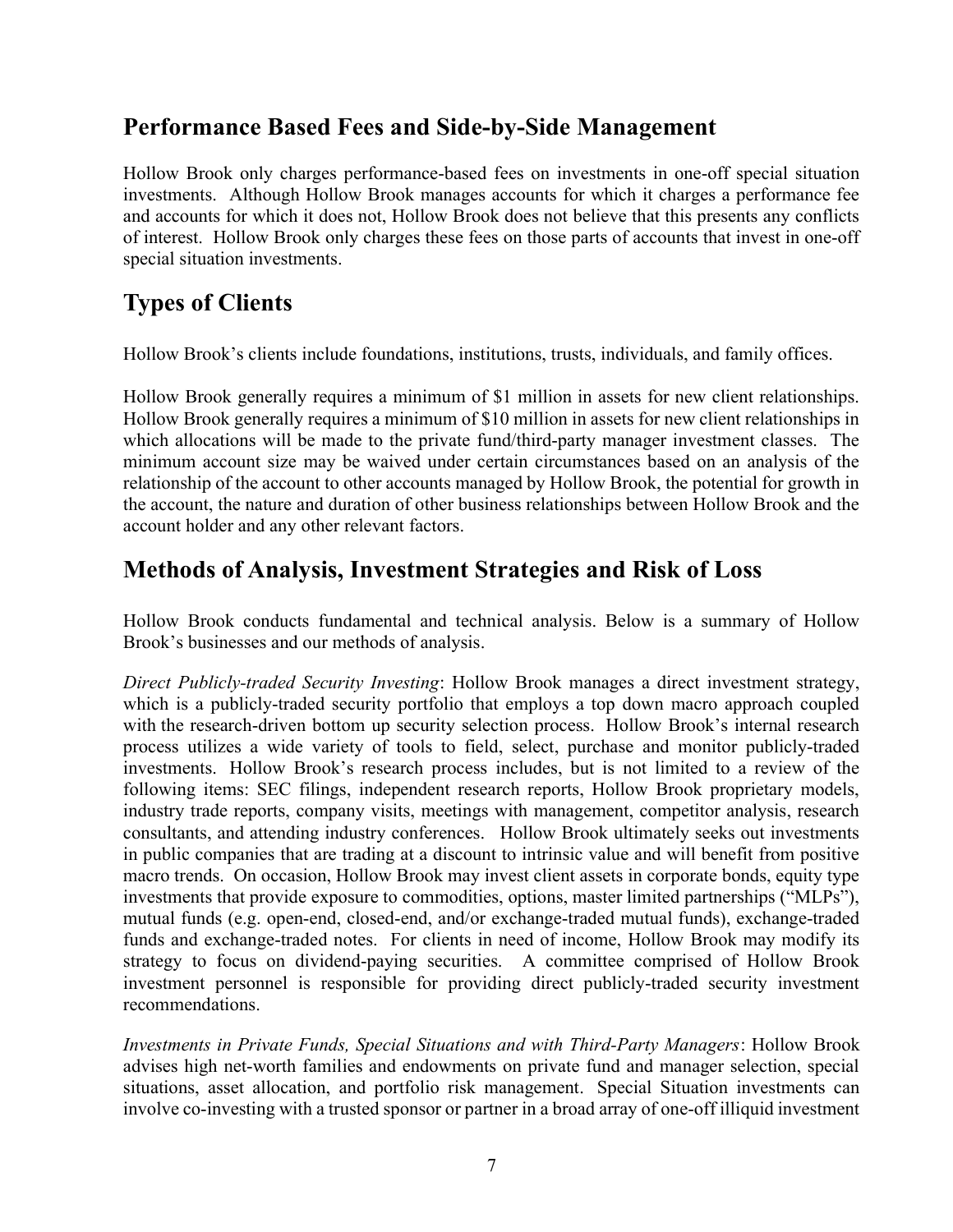opportunities. Special Situations may include opportunities such as episodic activism, private equity, or real estate investments. To identify, find, and select appropriate private funds, investment managers, or special situations for recommendation, Hollow Brook leverages its industry contacts that have been developed over decades. Through a rigorous selection process, Hollow Brook seeks to identify new, existing, or emerging private funds and managers that meet Hollow Brook's desired portfolio return and profile. With regard to special situations, Hollow Brook seeks to work with reputable partners who have demonstrated a provable track record of success. Hollow Brook will identify a potential private fund, manager, or special situation and attempt to learn more about them over time by reading quarterly updates, attending annual meetings, performing quantitative analysis, and speaking with existing investors or clients. Hollow Brook also utilizes a third-party research firm to perform in depth analysis on potential and ongoing private funds and external managers. Hollow Brook's due diligence process often will include on-site visits, partner background checks, reasonable due diligence questionnaires, a review of audited financial reports and an in-depth review of return data and performance. Items considered during the due diligence process are managers style, performance, reputation, financial strength, reporting, pricing and research. For special situations, the sponsor of opportunities is usually a fund manager, an investment firm, or an individual that has experience operating in the professional investment industry. These sponsors are subject to a similar due diligence process as private funds or managers.

#### Risk

All investing involves a risk of loss that clients should be prepared to bear. The investment strategies offered by Hollow Brook could lose money over short or long periods. Identifying undervalued securities, private funds and managers is difficult, and there are no assurances that such strategies will succeed. Furthermore, clients may be forced to hold such investments for a substantial period of time before realizing any anticipated value. Hollow Brook cannot give any guarantee that it will achieve its investment objectives or that any client will receive a return of its investment. Below is a summary of potential material risks for each significant Hollow Brook investment strategy used, the methods of analysis used, and/or the particular type of security recommended.

- Hollow Brook's investment strategies may be non-diversified, which means that Hollow Brook may invest a greater percentage of clients' assets in the securities of fewer issuers. Based on historical market data, a less diversified portfolio is more volatile than a broadly diversified portfolio.
- There is the chance that stock prices overall will decline. Stock markets tend to move in cycles, with periods of rising prices and periods of falling prices.
- MLPs are often marketed as investments that combine the tax benefits of limited partnerships with the liquidity of publicly traded securities. An investment in MLP units, however, involves risks that differ from a similar investment in equity securities, such as common stock of a corporation. Holders of MLP units have the rights typically afforded to limited partners in a limited partnership. As compared to common shareholders of a corporation, holders of MLP units have more limited control and limited rights to vote on matters affecting the partnership. Further, there are certain tax risks associated with an investment in MLP units, as MLP units are treated differently for tax purposes than common stock. Clients are advised to speak with their accountant to receive tax advice about MLPs.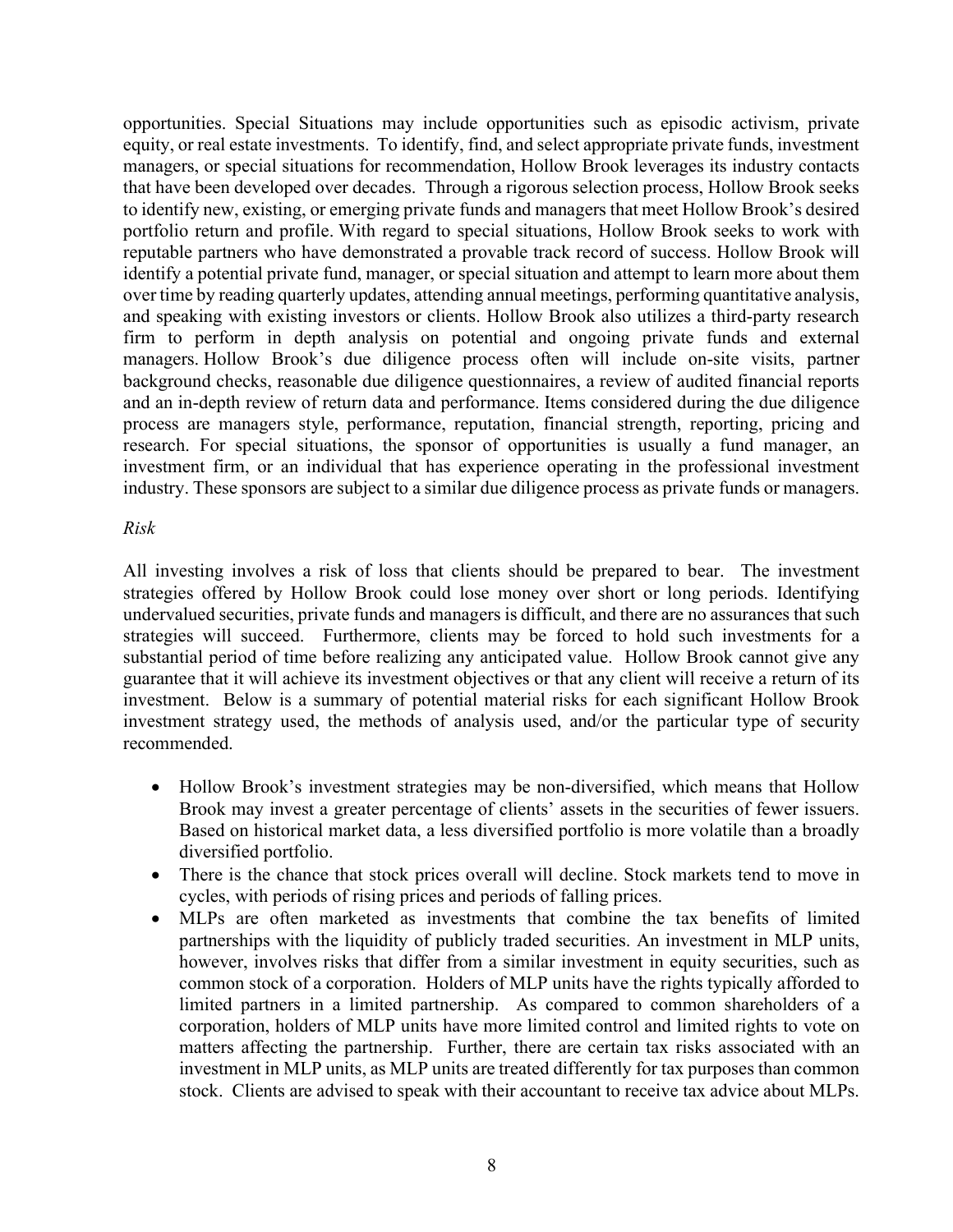- Investing in securities entails risks associated with the underlying business. Investments in securities entails all the risks associated with the underlying businesses, including reliance on a company's managers and their ability to execute business strategies. In addition, all businesses face risks such as adverse changes in regulatory requirements, interest rate and currency fluctuations, general economic downturns, changes in political situations, market competitions and other factors. Hollow Brook will not have day-to-day control over any company in which it invests for clients.
- Investing in commodities (even indirectly) can be speculative and may entail risks that are greater than the risks associated with investing in securities. Prices of commodity interests are generally more volatile than prices of securities.
- Investing in private funds with annual or multi-year lockups can present illiquidity risk. Some private fund managers may seek the legal route of gating any exit from the fund during a crisis or broad market selloff.
- Special situations can be illiquid, volatile, and are subject to long lock ups with very uncertain outcomes. Being a co-investor in special situation investing involves risk because Hollow Brook does not control the investment and generally relies on the lead sponsor for key decision making.

# Disciplinary Information

Hollow Brook and its employees have not been involved in any legal or disciplinary events in the past 10 years.

# Other Financial Industry Activities and Affiliations

From time to time Hollow Brook partners may serve on advisory boards or committees of the private funds in which they invest client capital. Hollow Brook and its partners are not compensated for being on advisory boards or committees and these activities do not take up a material amount of time. The participation on advisory boards or committees is not believed to be a material conflict of interest with Hollow Brook's clients.

# Code of Ethics, Participation or Interest in Client Transactions and Personal Trading

Hollow Brook has adopted a Code of Ethics ("Code") pursuant to Rule 204A-1 under the Investment Advisers Act of 1940 that covers all officers, directors, employees of or members in Hollow Brook who are involved in the advisory process (each an "Access Person"). Under the Code, an Access Person includes members of an Access Person's immediate family and household, accounts over which the access Person has investment control or discretion and accounts in which the Access Person (or member of such Access Person's immediate family) has a beneficial ownership interest.

The Code requires all employees to exercise their authority and responsibility for the benefit of clients and to refrain from activities that may conflict with the interests of clients. The Code contains policies and procedures that, among other things: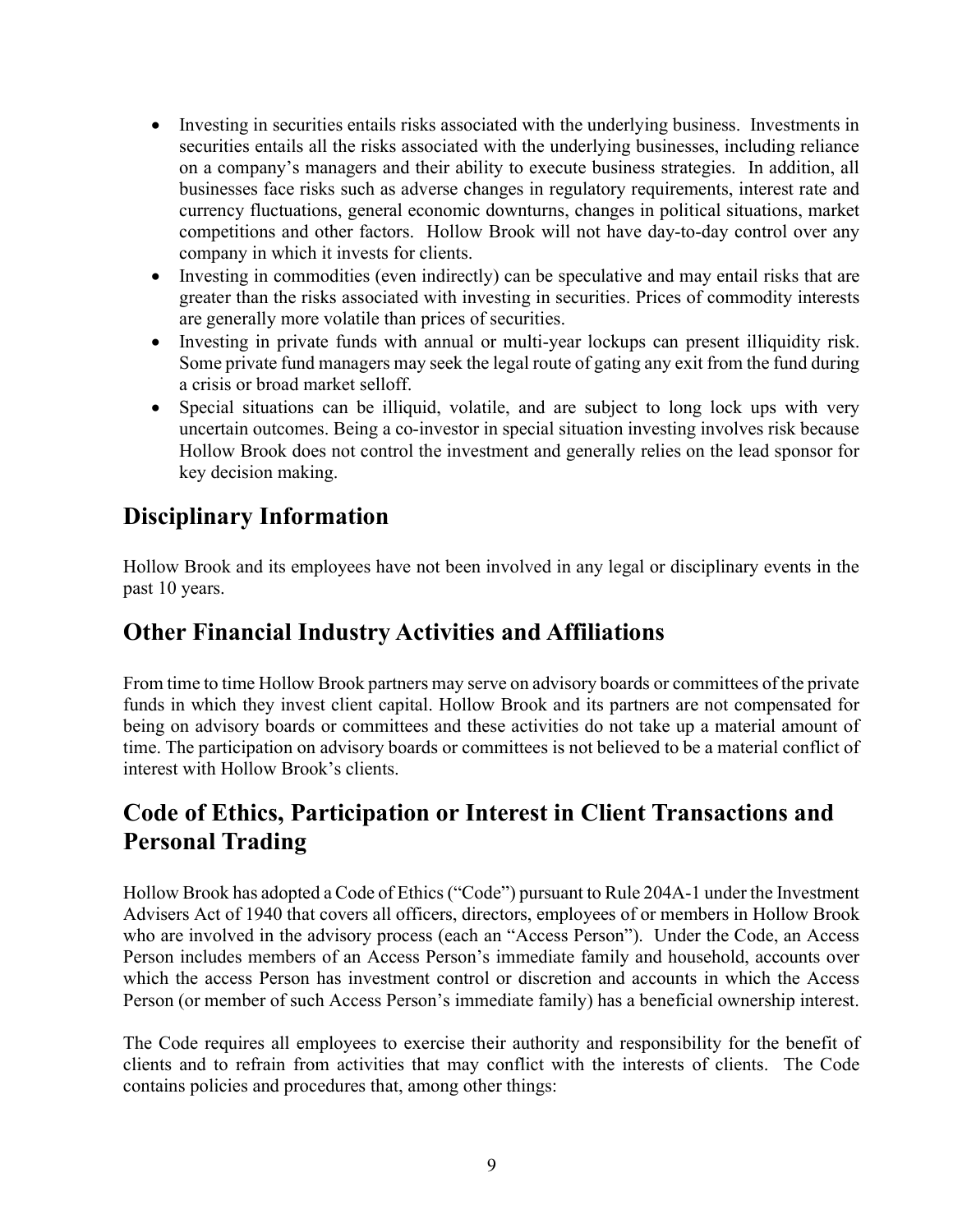- prohibit employees from taking personal advantage of opportunities belonging to clients;
- prohibit trading on the basis of material, nonpublic information;
- place limitations on personal trading by employees and impose preclearance and annual and quarterly reporting obligations with respect to such trading;
- impose limitations on the giving or receiving of gifts and entertainment; and
- restrict employees' outside business activities.

It is the policy of Hollow Brook to permit Access Persons to transact in the same securities as clients. Further, a client should understand that other clients of HBWM, as well as HBWM itself, its affiliates, and persons associated with HBWM and its affiliates may invest in or with investment managers, investment funds and/or other investments that HBWM, as adviser, recommends as or for client assets. Such transactions present an inherent conflict of interest for Access Persons to favor their own investment transactions over client transactions. Hollow Brook subjects Access Persons to preclearance procedures that are intended to minimize any potential impact on, or benefit to related persons from, client transactions. Further, almost all securities in which Hollow Brook invests for discretionary clients are widely traded in public securities markets. HBWM has discretionary authority over certain employee, family member, proprietary, or other related person accounts ("Related Accounts"). The management of Related Accounts presents inherent conflicts of interests, such as a Related Account: 1) trading before clients (i.e., front-running), and/or; 2) receiving a better allocation or price than clients. To address and mitigate (potential) conflicts of interest associated with Related Accounts, HBWM seeks to ensure that Related Accounts will have a substantially similar percentage of assets in each security as other client accounts (although account composition may vary to some extent based upon a number of factors, including investment restrictions, and the timing of actual or anticipated capital additions or withdrawals). Subject to any client directed brokerage requirements (see Brokerage Practices below) and provided it does not subject clients to additional costs or fees, Related Accounts will generally transact in securities alongside client accounts, receive the average price that clients pay for securities transactions, and pay their share of transaction costs. In the event that an aggregated order including both Related Accounts and client accounts is only partially filled, the participating accounts will receive a pro rata allocation. In certain instances (e.g., when assets are added to or withdrawn from Related Accounts), HBWM may purchase or sell securities for Related Accounts when other client accounts are not purchasing or selling the same security. With limited exceptions, Related Accounts will not receive a more advantageous price than client accounts for a particular security purchased or sold on the same trading day. For more information, please refer to the Trade Aggregation and Allocation disclosures below in the Brokerage Practices section.

Certain special situation investments may entail investments in underlying public equity securities. Investors in special situations generally need to be accredited investors. For this reason, certain Hollow Brook employees and its Access Persons may not be permitted to invest in the special situation investment vehicles by the underlying sponsor, although others may. Hollow Brook prohibits its Access Persons from buying and selling in the public market the same underlying public equity securities in which the special situation investment vehicles invest therefore if Access Persons are not permitted to invest in the investment vehicles offered by the underlying sponsor then they are also restricted from transacting in the underlying security until the underlying security is exited completely by the sponsor. Unlike the clients that invest in these vehicles, Hollow Brook's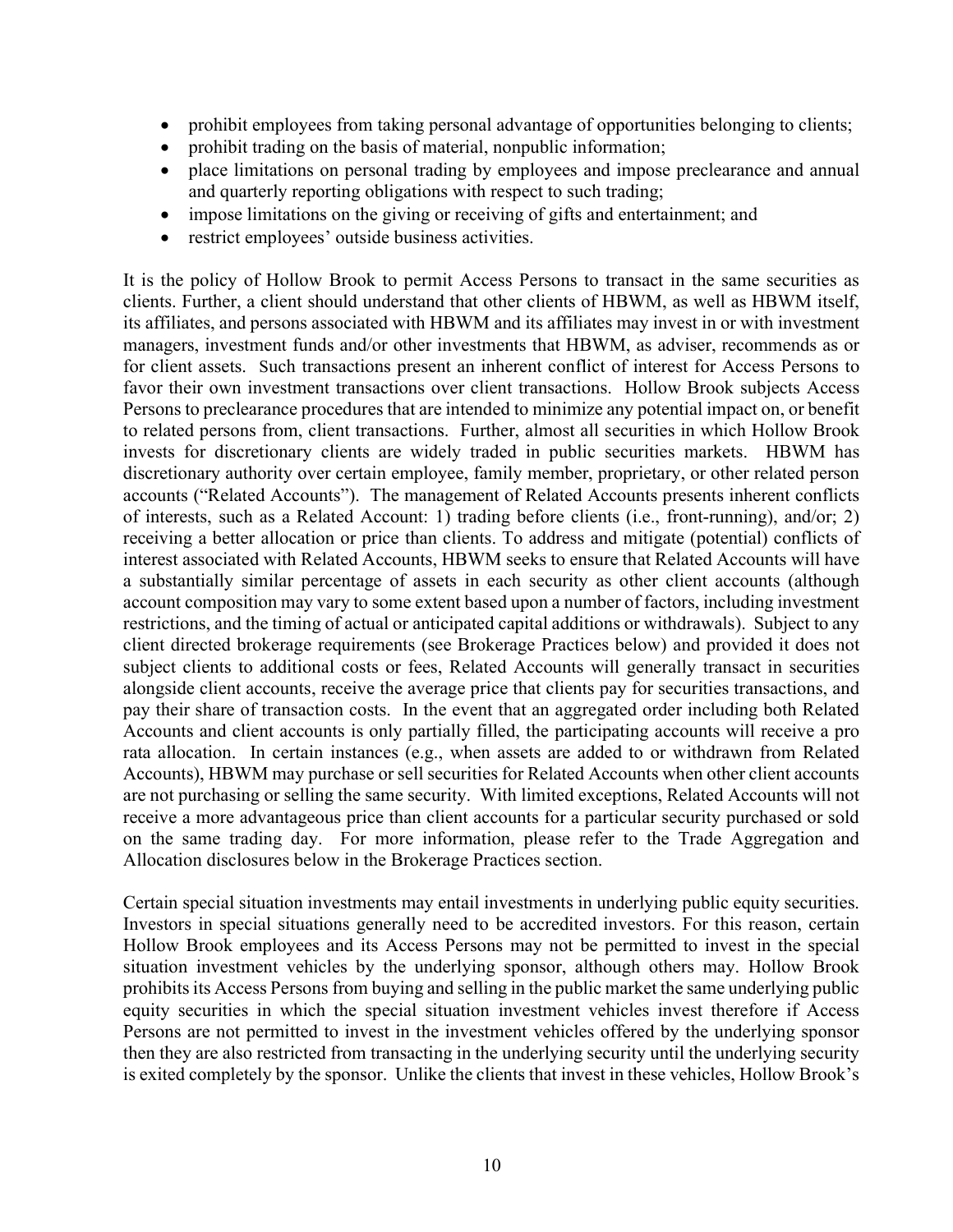Access Persons that invest in the underlying sponsor's investment vehicles may pay a reduced fee or no fee at all to the vehicle sponsor(s) in relation to the same investments made by clients.

Hollow Brook may recommend securities in which employees directly or indirectly have a financial interest. Related person(s) of Hollow Brook sit on the boards and own securities of publicly traded companies in which clients and employees may be invested. As a matter of Hollow Brook's policy, clients/employees are limited to trading these particular securities only during the "open period" when declared by the issuing companies, and with the consent of the issuer's counsel. Hollow Brook or its related persons may, from time to time, come into possession of material non-public or other confidential information about these companies as a result of these board positions. Under applicable law, Hollow Brook would be prohibited from improperly disclosing or using this information for its personal benefit or for the benefit of any person, regardless of whether the person is a client of Hollow Brook. Accordingly, should Hollow Brook or any related person come into possession of material nonpublic or other confidential information with respect to these or any other companies, Hollow Brook will have no responsibility or liability for failing to disclose the information to clients as a result of following its policies and procedures designed to comply with applicable law.

Access Persons who violate the Code are subject to sanctions. All Access Persons must annually re-certify in writing their familiarity and compliance with the Code of Ethics. Hollow Brook will provide a copy of its Code to any advisory client or prospective advisory client upon request.

### Brokerage Practices

### Investments in Public Equities

Hollow Brook typically has discretionary authority to select the brokers through whom publiclytraded security transactions for its clients will be carried out. As a fiduciary, Hollow Brook has a duty to seek best execution for all transactions it executes on behalf of each of its clients. Hollow Brook will seek to execute transactions in such a manner that its clients' total cost or proceeds is the most favorable over the long term. Beyond the price at which the security is bought/sold and the charges associated with such transactions, in selecting brokers Hollow Brook will consider other qualitative factors including the nature and character of the security being traded and the activity existing and expected in the markets, including the size of the trade; the desired timing of the transaction; Hollow Brook's knowledge of negotiated commission rates; the full range of brokerage services to be provided, including the broker's execution, clearance and settlement capabilities, capital strength and stability, idea generation, access to conferences, reasonableness of the commission for the specific transaction, and responsiveness to Hollow Brook, and the quality of the brokerage services and of research products and services provided to Hollow Brook.

Hollow Brook generally recommends that clients select Pershing as their custodian. If the client does select Pershing, this could impact best execution because depending on the custodial arrangement that the client enters into, Pershing could either prohibit the client from "trading away" or charge a "trade away" fee that could increase transaction costs. If a client wishes to use a custodian other than Pershing, Hollow Brook will typically require that the chosen custodian not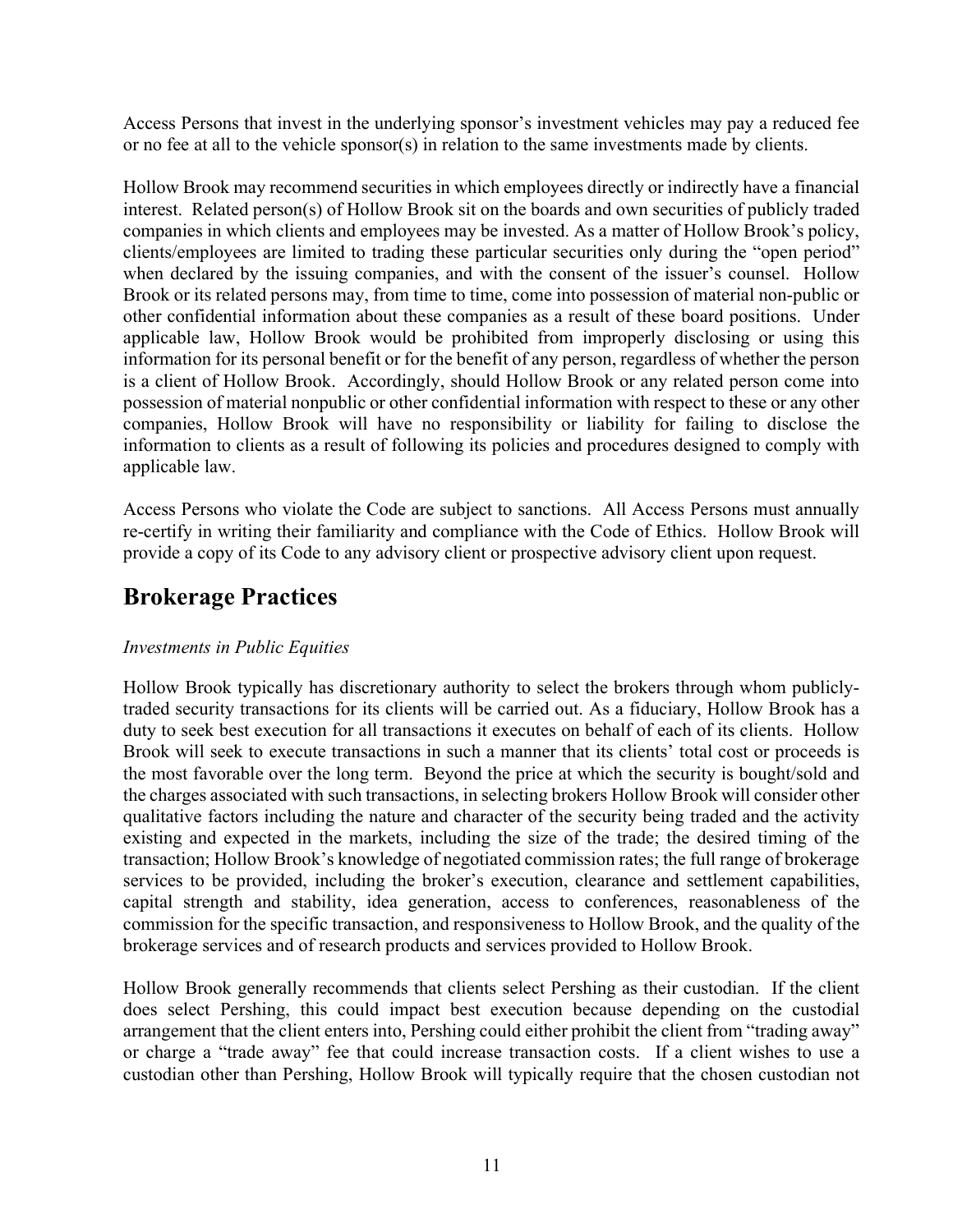prohibit "trading away". This will then enable Hollow Brook to execute such client's transactions with Pershing.

Except for when noted below, Hollow Brook expects that a majority of client trades will be executed by Pershing. With this in mind, and as part of Hollow Brook's fiduciary duty, Hollow Brook conducts a periodic best execution review that includes an assessment of the pricing and services received from Pershing.

Advisory clients who use Pershing as their custodian provide written direction to effect securities transactions through Pershing at a fixed rate of \$.02 per share, subject to a minimum commission charge of \$7.50 per transaction (transactions in securities priced under \$3 a share are charged a commission rate of \$0.005 per share). While Hollow Brook believes the commission rates charged by Pershing are comparable to (or better than) those of other broker-dealers providing similar services to similar client bases, such rates may be higher than rates available from other brokers, either overall or in certain transactions.

While Hollow Brook expects that a substantial majority of client trades will be executed by Pershing, it reserves the right to use other brokers who have particular industry, company-specific, geographic or other expertise for particular transactions. In such event, commissions shall be determined by negotiation between Hollow Brook and such other executing brokers. Such transactions will also be subject to a \$9.00 per trade fee by Pershing as custodian. When Hollow Brook trades with broker-dealers other than Pershing, it will typically still trade the non-Pershing custodied accounts with Pershing for administrative efficacy and to avoid further execution costs for such clients.

To the extent a client enters into a custodial arrangement that prohibits "trading away" from Pershing – and clients that are custodied away from Pershing effectively fall into this category this could have the same effect as if the client had directed that we only use Pershing to execute their securities transactions. Such clients are advised that in the event that Hollow Brook elects to use another broker-dealer for particular transactions, such "effective direction" of brokerage may result in their receiving less favorable executions in such transactions, because Hollow Brook will only be able to use Pershing for such transactions regardless of execution capabilities or opportunities with respect to particular transactions.

In addition, such transactions may be executed before or after transactions for other clients have been executed, or may be excluded from block trades, and any associated economies of scale. Hollow Brook retains discretion in determining the order in which brokers are contacted to place orders. Therefore, in transacting on the same investment, clients that "effectively direct" Hollow Brook to only use Pershing may receive a different execution price and higher transaction costs than clients whose custodial arrangement permit the use of other broker-dealers. Ultimately, "effectively directing" brokerage may be viewed as costing clients more money.

For clients who do not "effectively direct" their brokerage to Pershing, Hollow Brook is responsible for the negotiation of brokerage commissions charged by such broker-dealers.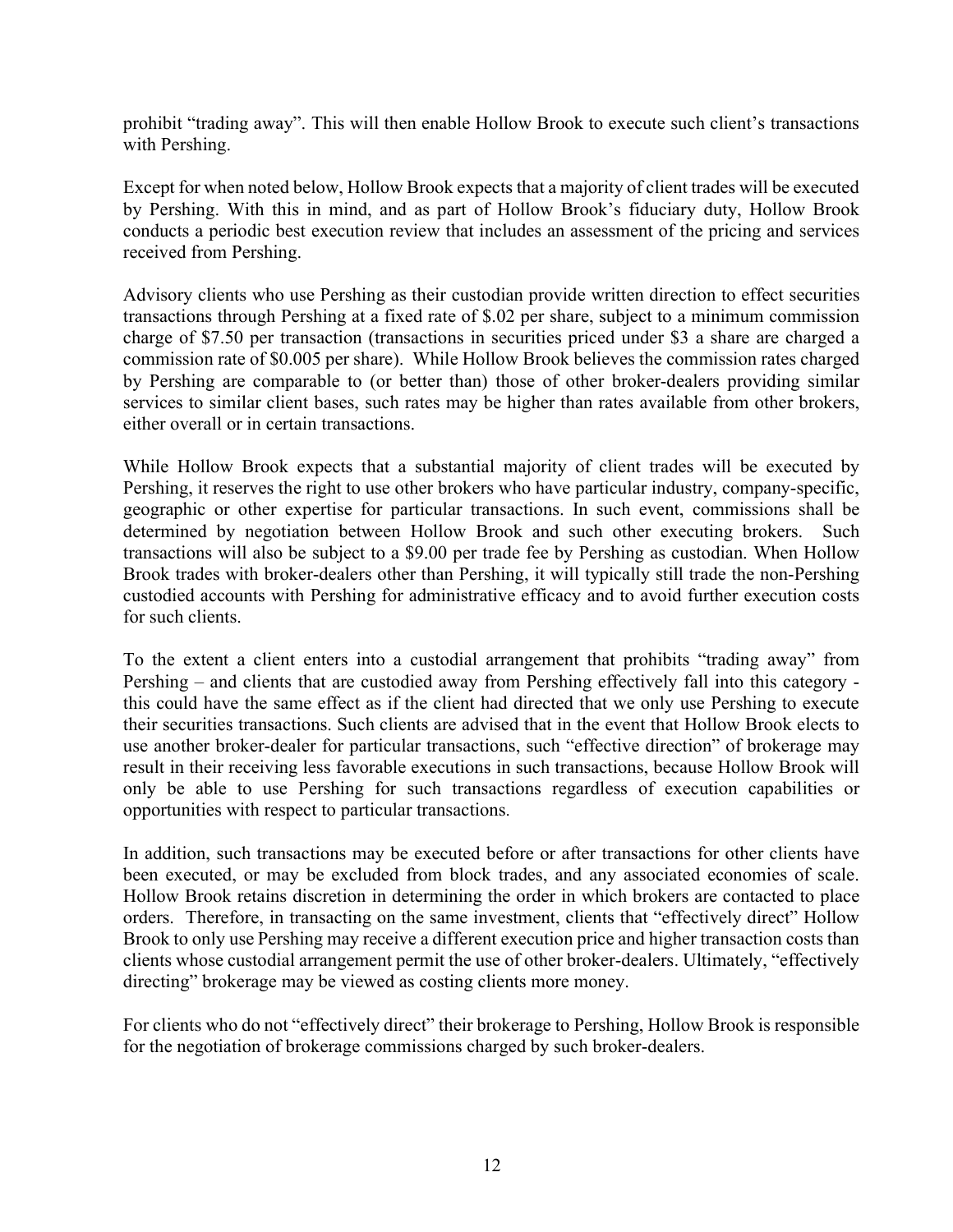Pershing generally charges a fixed \$.02 per share commission to Hollow Brook's clients. Included in that amount may be \$.01 per share in return for soft dollar credits with Pershing. Hollow Brook may enter into comparable soft dollar or commission agreements with executing brokers other than Pershing that provide soft dollar credits to Hollow Brook in connection with clients' securities transactions. To the extent that Hollow Brook generates such credits and receives research or brokerage products and services, it will be receiving a benefit by reason of Hollow Brook's use of Pershing or other executing brokers that provide soft dollar credits. Hollow Brook may have a conflict of interest to trade with brokers that provide Hollow Brook with a greater ratio of soft dollar credits than Pershing. When Hollow Brook uses client brokerage commissions (or markups or markdowns) to obtain research or other products or services, Hollow Brook receives a benefit because Hollow Brook is not paying for the research, products or services. Research received by Hollow Brook for soft dollars may be used by Hollow Brook in managing some or all of its clients' assets, including discretionary separate accounts and advisory consulting clients. Some research may not necessarily be used by Hollow Brook in managing the assets of the clients whose commission dollars provided for the research. For example, clients that cannot trade away from Pershing may still receive the benefit of research provided by other executing broker-dealers. All soft dollar services will qualify for the safe harbor in Section 28(e) of the Securities Exchange Act of 1934. Within the last fiscal year, Hollow Brook acquired the following products or services with soft dollars: Bloomberg, research from brokers, and research from independent third-party research providers. Research received by Hollow Brook is generally in the form of daily emails, monthly letters, company specific reports, access to broker-sponsored conferences, and conference calls with the independent third-party research providers. Hollow Brook may have an incentive to select a broker-dealer based on receiving research or other products or services, rather than our clients' interests in receiving best execution. However, consistent with Section 28(e), Hollow Brook will make a good faith determination that client commissions paid to a broker are reasonable in relation to the value of the products or services provided by such broker.

Pershing may also provide Hollow Brook and/or Hollow Brook clients with certain products and services in connection with Hollow Brook clients having assets custodied at Pershing, but not in connection with clients' securities transactions. For example, Pershing provides access to its institutional trading and operations services not typically available to Pershing's retail customers. These services are generally available to Hollow Brook according to a special pricing schedule based upon Hollow Brook's commitment that clients will place or maintain a specified dollar amount of assets in accounts at Pershing within a specified period of time. Access to these services is not based on client commissions paid to Pershing. Pershing makes available to Hollow Brook other products and services that may benefit Hollow Brook and many, but not necessarily all, of our clients. Some of these other products and services assist Hollow Brook in managing and administering client accounts. These include software and other technology that provide access to client account data (such as trade confirmations and account statements), facilitate trade execution (and allocation of aggregated trade orders for multiple client accounts), provide research, pricing information and other market data, facilitate payment of our fees from clients' accounts, and assist with back-office support, recordkeeping and client reporting. Many of these services generally may be used to service all or a substantial number of our clients' accounts, including client accounts not maintained at Pershing. Hollow Brook's receipt of services from Pershing creates a conflict of interest because Hollow Brook receives the benefit of the above ancillary services. Further, Hollow Brook has an incentive to recommend Pershing based on Hollow Brook's interest in receiving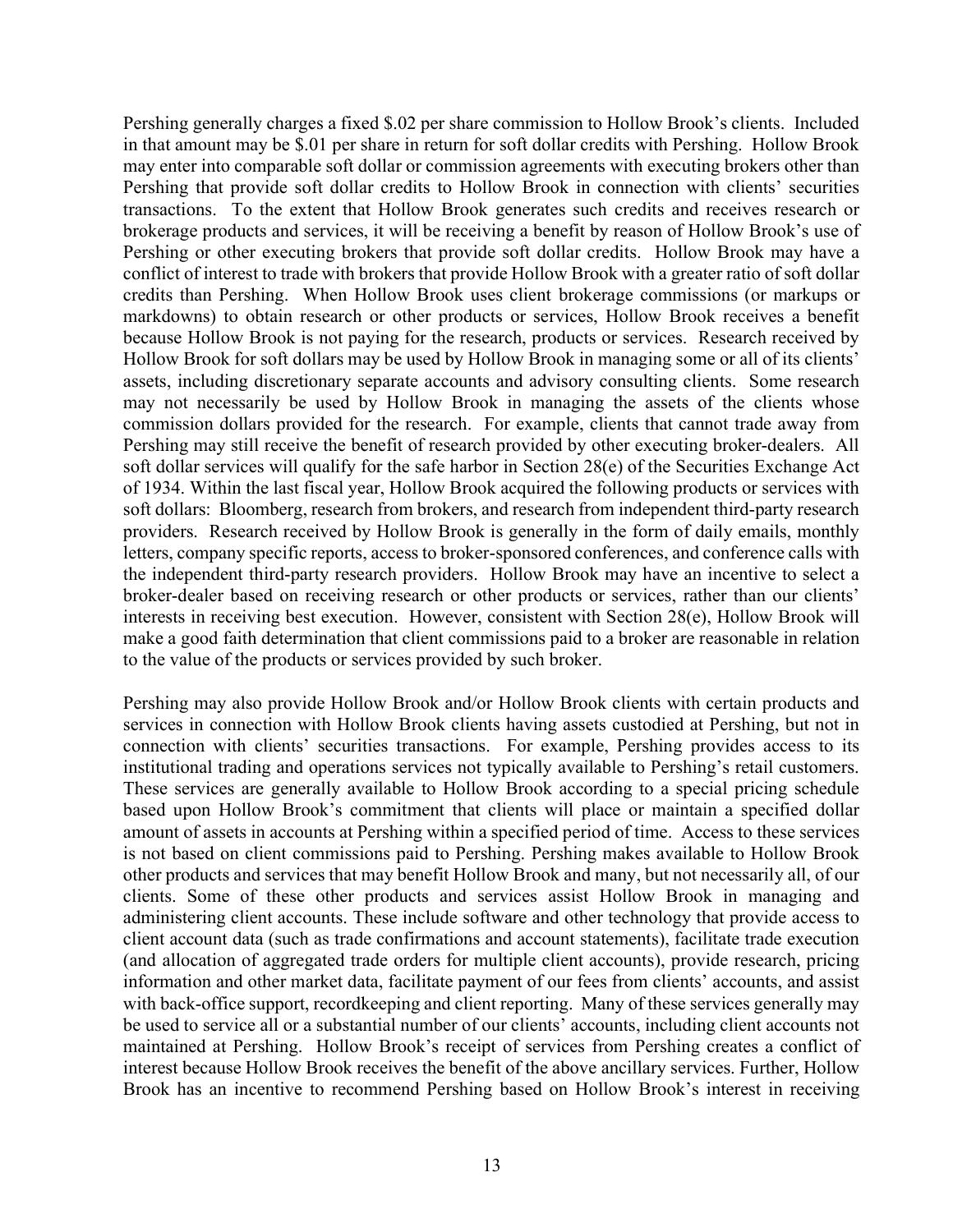ancillary services. Since many of Hollow Brook's clients are individuals, Hollow Brook believes that such clients will benefit from access to institutional trading and operations services provided by Pershing. As discussed above, to mitigate potential conflicts and as part of Hollow Brook's fiduciary duty, Hollow Brook conducts a periodic best execution review that includes an assessment of the pricing and services received from Pershing.

In the event of a trade error caused by Hollow Brook, the Company will follow its trade error policies and procedures to ensure that the outcome is fair to all parties. Clients may retain gains resulting from a trade error except for in situations in which Pershing or another executing brokerdealer require that the gains be applied to a trade error account.

#### Trade Aggregation and Allocation

Hollow Brook may aggregate client transactions when a particular security is bought or sold for multiple client accounts through the same broker-dealer (generally Pershing). Aggregated orders may include Related Accounts provided such aggregation does not subject clients to additional costs or fees. Hollow Brook shall seek to allocate investment opportunities, including new issue allocations or limited investment opportunities, among clients in the fairest possible way taking into account clients' best interests. Allocations will be made according to pre-trade allocation statements and each account will participate in the aggregated order at the average price of the security on a given business day for all transactions in connection with the aggregated order. Such average price could be higher or lower than would have been received by a client had the transaction been executed for such client individually. In the event a limited number of shares are available or there are capacity constraints in a private placement, Hollow Brook will utilize a pro-rata methodology for allocating among eligible advisory accounts.

In the case of partial fills of orders, allocations will be determined pro-rata based on pre-trade allocations. Exceptions to pro rata allocation of partially filled orders may include, without limitation, the avoidance of a client's holding odd lots or similar de minimis numbers of shares or the payment of additional ticket costs charged by broker/dealer custodians such as Pershing. In the event of a partial fill exception to avoid the payment of additional ticket cost charged by broker/dealer custodians such as Pershing, Hollow Brook will use a computerized randomizer to fairly allocate a partial fill and/or exclude Related Accounts from the final allocation.

Occasionally, Hollow Brook may decide to trade the same securities at approximately the same time for both discretionary and non-discretionary accounts. In these circumstances, Hollow Brook will typically trade for clients in the order in which the decision to trade was made. This could (but will not always) result in Hollow Brook trading discretionary accounts before non-discretionary accounts and could cause discretionary accounts to obtain more favorable execution prices than non-discretionary accounts or vice versa. To the extent that one client's or group of clients' larger order would require a significant period of time to complete, and Hollow Brook believes it can execute a smaller order in a way that will not materially impact the trading of the larger order, Hollow Brook may elect to trade the smaller order before or at the same time as it trades for the larger order.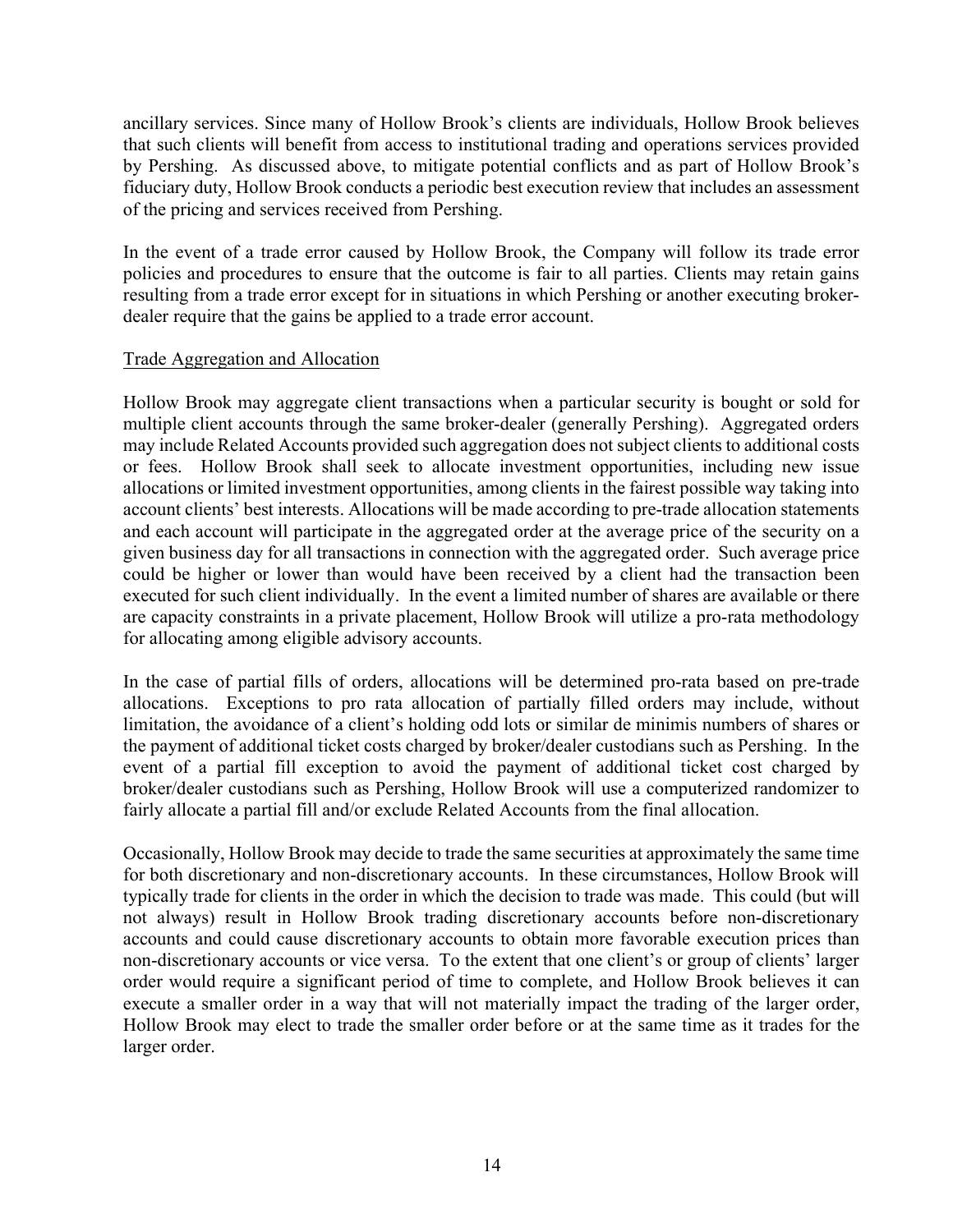Hollow Brook's policy is to treat all clients fairly and equitably with respect to the aggregation, allocation and timing of orders.

### Investments in Private Funds, One-off Special Situation Investments and with Third-Party Managers

Hollow Brook does not execute public securities transactions on behalf of assets that are allocated to these investment classes. Please refer to disclosures throughout this brochure for additional information with respect to these investment classes.

With regard to allocating special situation investment opportunities, Hollow Brook has adopted an allocation policy that reflects the fact that due to the risks associated with such investments, they are typically only suitable for a subset of its clients. Hollow Brook, will only recommend such investments to such clients when it is appropriate to do so. It is then up to such clients to decide whether to proceed with such an investment, and if so, how much capital to allocate to such an investment. Due to the finite nature of many of these opportunities, it is possible that client demand will either exceed or fail to meet the proposed supply of any given investment opportunity. This could present investment allocation challenges, which Hollow Brook attempts to resolve by way of the following process.

- Hollow Brook first determines the clients to whom it will offer such opportunities, and the relative amounts offered to each such clients, taking into account such factors as Hollow Brook determines appropriate based on the relevant facts and circumstances.
- In the event that certain client(s) elect not to make such an investment that is offered to them, Hollow Brook may elect to offer the remaining balance of such investment to those clients that are participating in the investment in accordance with the factors considered for the initial allocation.
- In the event that actual or anticipated client demand for the investment opportunity exceeds supply, Hollow Brook will utilize a pro-rata methodology for allocating among eligible advisory accounts.
- In the event that actual or anticipated client demand for a special situation opportunity does not meet the proposed supply of the investment opportunity, Hollow Brook may elect to allocate the opportunity or the balance thereof to non-clients. Given potential conflicts of interest inherent in such non-client allocations, Hollow Brook will only make them when it has determined that there is not or there is unlikely to be sufficient client demand for all or part of the opportunity in question.

# Review of Accounts

Reviews of those accounts or parts of accounts that are invested directly in public equities are done periodically (approximately weekly) and focus on position sizes, the level of cash holdings, and portfolio composition in light of market events and client specific developments. Hollow Brook monitors company and stock specific events and will review accounts more frequently as necessary.

Reviews of those accounts or parts of accounts that are invested in private funds or with third-party managers, are done periodically, in keeping with the term and liquidity of the investments/manager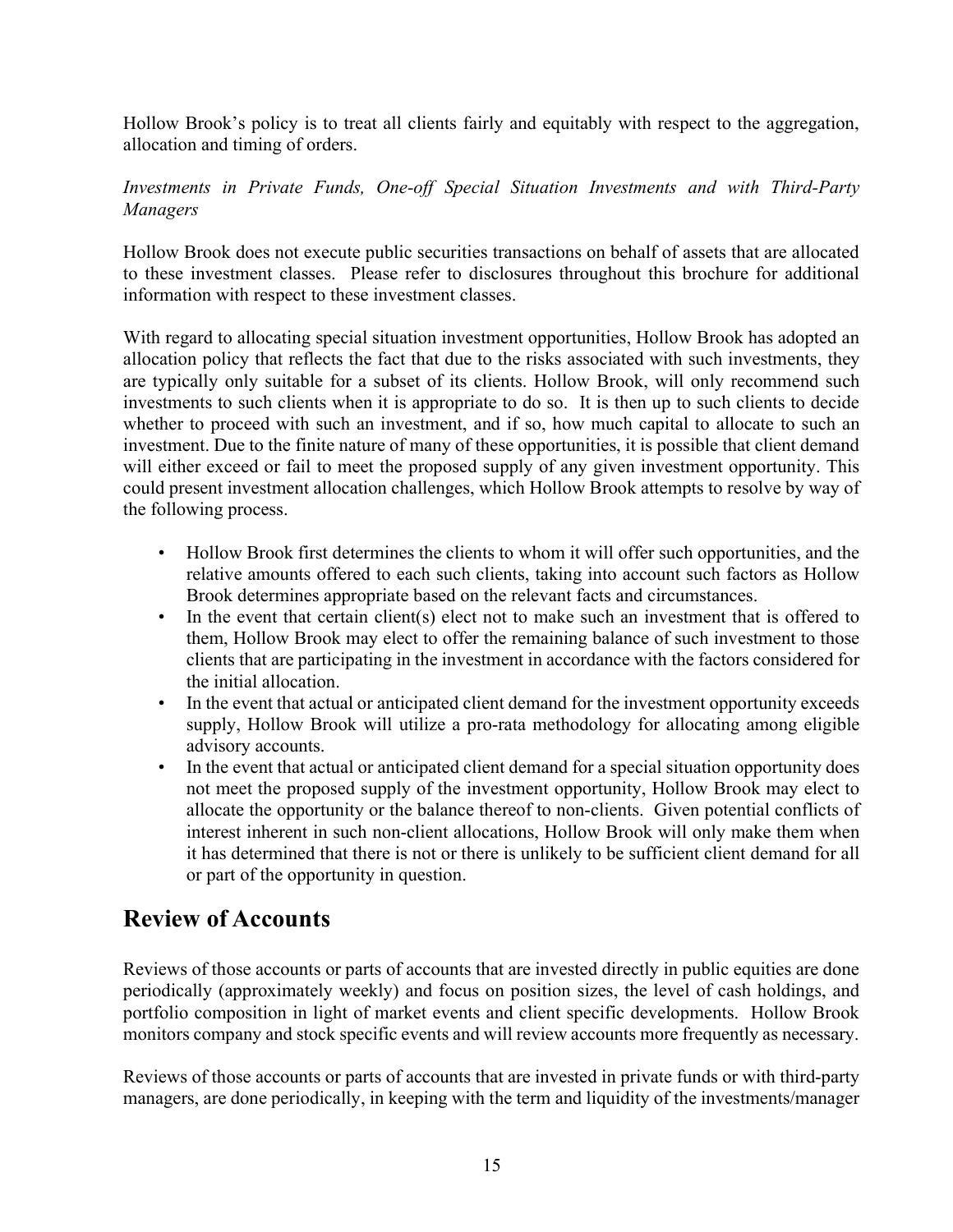allocations. Hollow Brook endeavors to attend the annual meetings of the managers or private funds it recommends to its clients.

Reviews of all accounts are performed primarily by Philip Richter, President, Alan Bazaar, Chief Executive Officer, Wayne Nordberg and Andrew Norris, Co-CIO's, as well as Mark Mumford, Managing Director.

Clients with assets invested directly in public equities receive the following written statements from custodians with respect to such accounts or parts of such accounts:

- 1. A monthly report showing holdings and their fair market value and activity for the previous month; and
- 2. Daily trade confirmations from the executing broker-dealer.

Clients with assets allocated to private funds, one-off special situation investments and third-party managers receive a written quarterly consolidated report on the performance of private funds, special situation investments, and managers recommended to them.

### Client Referrals and Other Compensation

Hollow Brook does not currently compensate third-party solicitors for referring clients. Should Hollow Brook engage in this activity, we intend to revise this disclosure to clients, and will maintain policies and procedures to comply with Rules 206(4)-3 and/or 206(4)-1 as applicable under the Advisers Act.

# Custody

All client assets that are invested directly in public equities are held in custody by an unaffiliated broker-dealer but Hollow Brook can access certain clients' funds through its ability to instruct the custodian to debit advisory fees. In these cases, Hollow Brook is also considered to have custody of client assets under Rule 206(4)-2. Account custodians send statements directly to the account owners on at least a quarterly basis. Clients should carefully review these statements, and should compare these statements to any account information provided by Hollow Brook.

Finally, Hollow Brook is deemed to have custody under Rule 206(4)-2 of certain client assets as a result of standing letters of authorization in place from such clients that allow Hollow Brook to direct the client's custodian to send client funds based on the standing letters of authorization.

### Investment Discretion

Hollow Brook maintains discretionary authority over those client accounts or parts of client accounts that are invested directly in public equities. These clients enter into an investment advisory agreement which provides Hollow Brook with discretionary authority. Hollow Brook is responsible for the decisions to buy and sell securities for such clients. The particular securities and the amounts of such securities to be purchased and sold are determined by Hollow Brook consistent with each